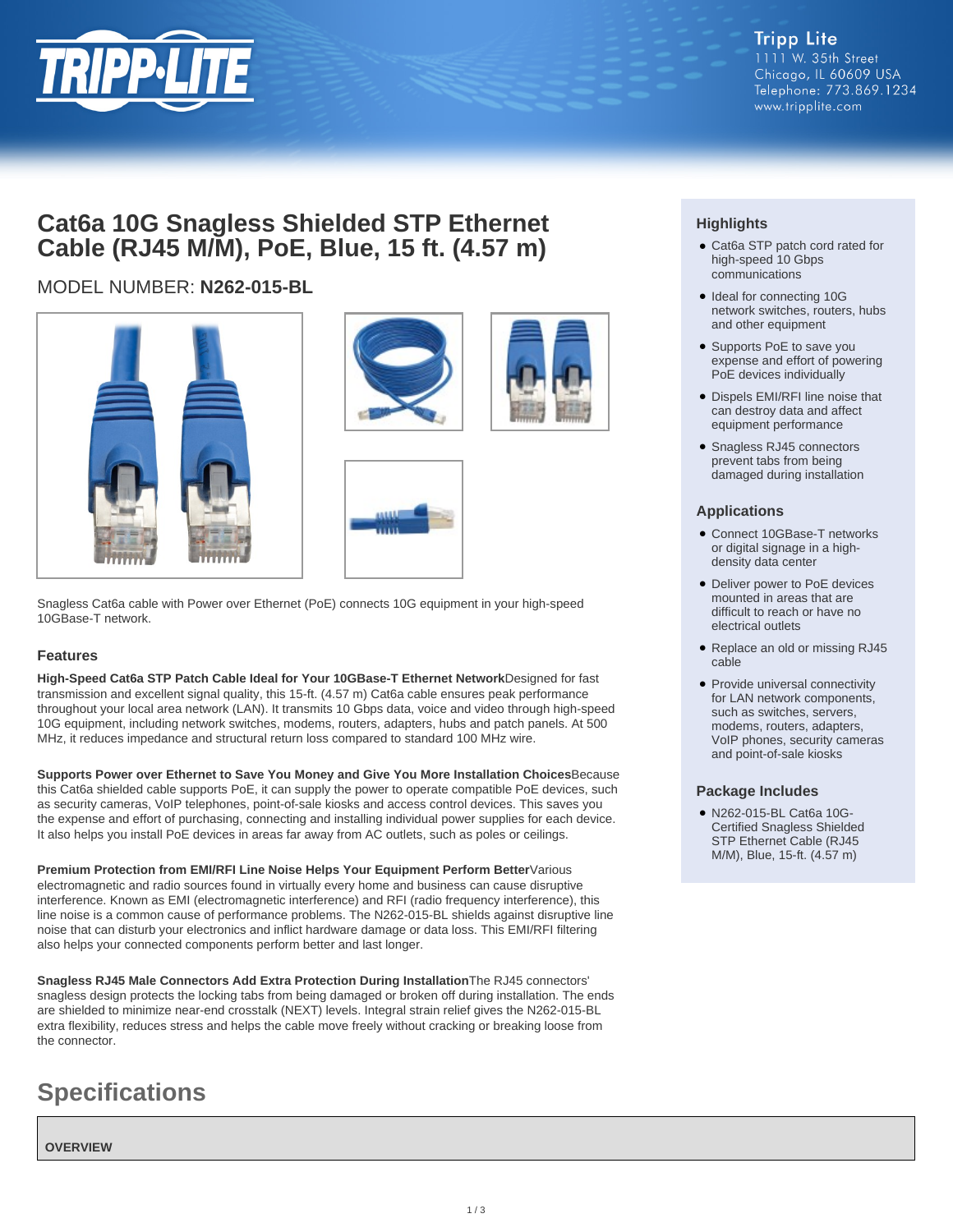

Tripp Lite<br>1111 W. 35th Street<br>Chicago, IL 60609 USA<br>Telephone: 773.869.1234<br>www.tripplite.com

| <b>UPC Code</b>                       | 037332256812                 |  |
|---------------------------------------|------------------------------|--|
| Technology                            | Cat <sub>6</sub> a           |  |
|                                       |                              |  |
| <b>PHYSICAL</b><br>Cable Jacket Color | <b>Blue</b>                  |  |
| Cable Jacket Material                 | <b>PVC</b>                   |  |
| Cable Jacket Rating                   | <b>CM</b>                    |  |
| Cable Shielding                       | <b>STP</b>                   |  |
| Cable Outer Diameter (OD)             | 6.2mm                        |  |
| Number of Conductors                  | 4 Pair                       |  |
| <b>Conductor Material</b>             | <b>Stranded Copper</b>       |  |
| Conductor Gauge                       | 26 AWG                       |  |
| Cable Length (ft.)                    | 15                           |  |
| Cable Length (m)                      | 4.57                         |  |
| Cable Length (in.)                    | 180                          |  |
|                                       |                              |  |
| <b>ENVIRONMENTAL</b>                  |                              |  |
| <b>Operating Temperature Range</b>    | 14 to 122 F (-10 to 50 C)    |  |
| Storage Temperature Range             | 5 to 140 F (-15 to 60 C)     |  |
| <b>Operating Humidity Range</b>       | 0% to 90% RH, Non-Condensing |  |
| Storage Humidity Range                | 0% to 90% RH, Non-Condensing |  |
| <b>COMMUNICATIONS</b>                 |                              |  |
| Bandwidth per TIA Standard            | 500 MHz                      |  |
| Maximum Bandwidth as Tested           | 600 MHz                      |  |
| Network Compatibility                 | 10 Gbps                      |  |
| <b>IEEE Standards Supported</b>       | 802.3at                      |  |
| <b>CONNECTIONS</b>                    |                              |  |
| PoE Capability                        | 15.4W (802.3af)              |  |
| Side A - Connector 1                  | RJ45 (MALE)                  |  |
| Side B - Connector 1                  | RJ45 (MALE)                  |  |
| <b>Crossover Wiring</b>               | No                           |  |
| <b>Connector Plating</b>              | Nickel                       |  |
| <b>Contact Plating</b>                | Gold                         |  |
| Connector Type                        | Snagless                     |  |
| Wiring Configuration                  | EIA/TIA 568B                 |  |